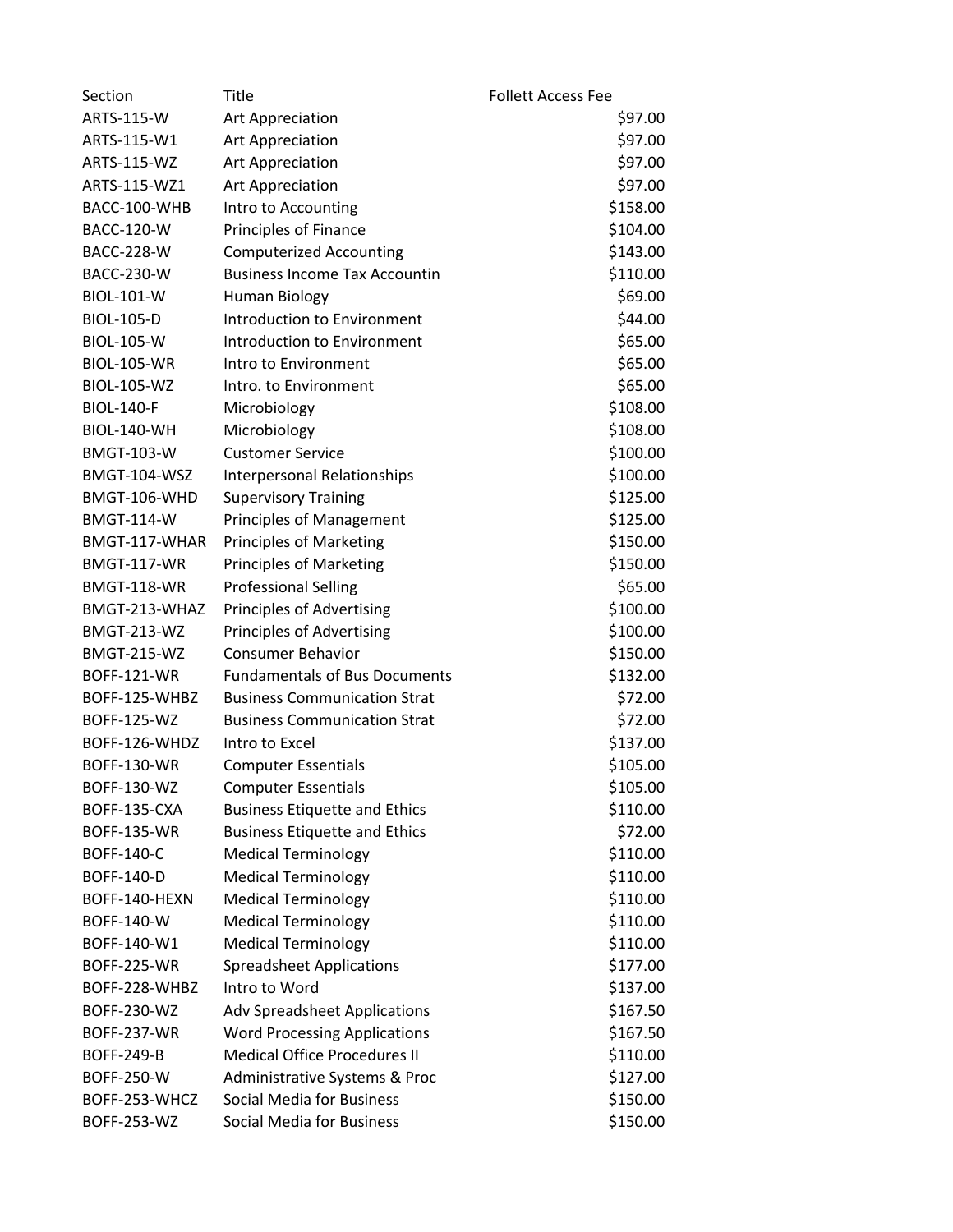| <b>BOFF-255-WR</b>  | <b>Digital Presentations</b>         | \$162.00 |
|---------------------|--------------------------------------|----------|
| CACC-101-A          | <b>Financial Accounting</b>          | \$184.00 |
| CACC-101-D          | <b>Financial Accounting</b>          | \$112.00 |
| CACC-101-WE         | <b>Financial Accounting</b>          | \$184.00 |
| CACC-101-WHC        | <b>Financial Accounting</b>          | \$184.00 |
| CACC-105-C          | <b>Managerial Accounting</b>         | \$184.00 |
| <b>CACC-105-N</b>   | <b>Managerial Accounting</b>         | \$106.00 |
| CACC-105-W          | <b>Managerial Accounting</b>         | \$106.00 |
| CACC-108-D          | Intermediate Accounting I            | \$118.00 |
| CACC-108-W          | Intermediate Accounting I            | \$118.00 |
| CBUS-104-W          | Intro to Business                    | \$125.00 |
| CBUS-104-WHC        | Intro to Business                    | \$125.00 |
| CBUS-150-W          | <b>Business Computer Systems</b>     | \$182.00 |
| <b>CBUS-150-WEZ</b> | <b>Business Computer Systems</b>     | \$182.00 |
| CBUS-150-WHC        | <b>Business Computer Systems</b>     | \$182.00 |
| CBUS-150-WHD        | <b>Business Computer Systems</b>     | \$182.00 |
| <b>CBUS-203-B</b>   | <b>Business Law I</b>                | \$104.00 |
| <b>CBUS-203-N</b>   | <b>Business Law I</b>                | \$104.00 |
| <b>CBUS-203-W</b>   | <b>Business Law I</b>                | \$104.00 |
| <b>CECN-102-WE</b>  | Microeconomic Principles             | \$75.00  |
| CECN-102-WHB1       | Microeconomic Principles             | \$75.00  |
| CECN-102-WHD        | Microeconomic Principles             | \$75.00  |
| <b>CECN-103-WE</b>  | <b>Macroeconomic Principles</b>      | \$75.00  |
| CECN-103-WHC        | <b>Macroeconomic Principles</b>      | \$75.00  |
| <b>CRIM-100-C</b>   | Intro to Criminal Just               | \$65.00  |
| CRIM-100-CXA        | Intro to Criminal Just               | \$65.00  |
| CRIM-100-CXA1       | Intro to Criminal Just               | \$65.00  |
| CRIM-100-CXM        | Intro to Criminal Just               | \$65.00  |
| CRIM-100-MCM        | Intro to Criminal Just               | \$65.00  |
| CRIM-100-W          | Intro to Criminal Just               | \$65.00  |
| <b>CRIM-103-N</b>   | Patrol Techniques                    | \$70.00  |
| <b>CRIM-105-W</b>   | Intro to Corrections                 | \$70.00  |
| <b>CRIM-201-C</b>   | Criminal Investigation               | \$65.00  |
| <b>CRIM-202-N</b>   | Laws of Evidence                     | \$64.00  |
| <b>MATH-107-B</b>   | App. Mathematical Concepts           | \$128.00 |
| <b>MATH-107-C</b>   | App. Mathematical Concepts           | \$128.00 |
| <b>MATH-107-D</b>   | App. Mathematical Concepts           | \$128.00 |
| MATH-107-HEXN       | App. Mathematical Concepts           | \$128.00 |
| <b>MATH-107-WE</b>  | App. Mathematical Concepts           | \$128.00 |
| MATH-107-WE1        | App. Mathematical Concepts           | \$128.00 |
| MATH-107-WE2        | App. Mathematical Concepts           | \$128.00 |
| MATH-107-WER        | <b>Applied Mathematical Concepts</b> | \$128.00 |
| MATH-107-WZ         | App. Mathematical Concepts           | \$128.00 |
| <b>MATT-104-WE</b>  | <b>Business Mathematics</b>          | \$97.00  |
| MATT-104-WHB        | <b>Business Mathematics</b>          | \$97.00  |
| MATT-104-WHCZ       | <b>Business Mathematics</b>          | \$97.00  |
| <b>MATT-132-H</b>   | <b>Elementary Technical Math</b>     | \$128.00 |